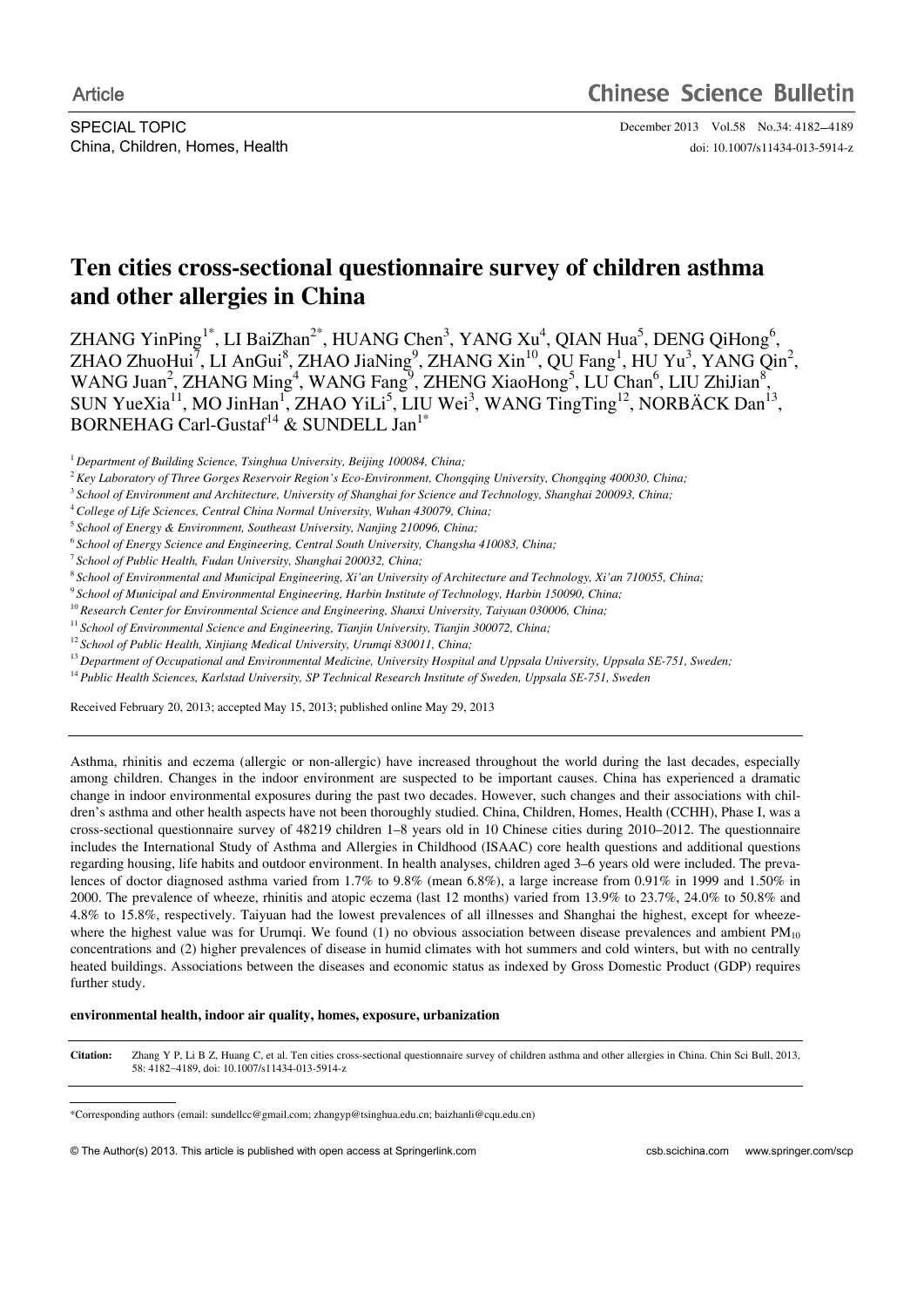Asthma prevalence has increased worldwide during the last decades [1–7]. The magnitude of increase has generally been smaller in low-income countries, but the rates of increase may be accelerating [1,4,5]. The International Study of Asthma and Allergies in Childhood (ISAAC) reported that the highest prevalences of asthma in children aged 6–7 years were in the UK, Australia, New Zealand and Ireland, while the lowest prevalences were in Indonesia, Albania, Romania, Georgia and Greece [1]. In many parts of the world, a large fraction of children have or have had asthma, wheeze, rhinitis or eczema [1,2]. The cost, family burden and impaired life quality due to asthma and allergies are severe public health problems. It is anticipated that there will be about 300 million people suffering from asthma by 2025 [6].

Neither genetic factors [7], outdoor environmental pollution [8–12], racial factors [13], nor socio-economic status [14] can wholly explain this dramatic increase. People spend a large part of their time indoors and pre-school children spend a longer time in homes compared with adults [15,16]. The indoor environment, especially in homes, has been implicated as having an important role in inducing and/or exacerbating asthma and allergies among children [17–25].

The ISAAC project was started in 1990 in Germany and New Zealand with the aim of quantifying the prevalence and characterizing the severity of asthma and allergies worldwide [26]. Studies had been conducted in 236 centers in 98 countries [27] before 2009. However, ISAAC studies lack data on indoor environmental and building related risk factors. The idea to study "asthma and the home environment" was initiated in Sweden because of the Allergy Inquiry (a 1987–1989 governmental inquiry) to identify causes of the dramatic increase of allergic children in Sweden. The Swedish study, "Dampness in Buildings and Health" (DBH) was started in 2000 with the aim of characterizing associations between building dampness and asthma and allergies among children. Its hypothesis and background were based on scientific state-of-the-art reviews [17,28–33]. Questionnaires and experimental protocols were designed for a multidisciplinary study involving environmental science, engineering, chemistry and microbiology in addition to medicine and public health. By 2010, studies built on the platform of the Swedish study had been carried out in several countries [19,22,34–38].

The prevalences of asthma and allergies have, in some western countries, recently stabilized or even decreased [39,40]. These changing trends coincide with the currently slower rate of change in indoor environment exposures in these countries. China, a developing country, is experiencing rapid and dramatic changes in indoor environment exposures due to its rapid modernization and urbanization. National surveys of asthma in Chinese children aged 0–14 years in 1990 and 2000 by the Childhood Asthma Collaborative Group of China [41] as well as a number of other studies indicate that asthma and allergies have increased in China [4,7,42–51]. However, information about indoor exposure has been included to only a small extent and in only a few studies [52,53].

In September 2010, we launched the project China, Children, Homes, Health (CCHH) in 10 major cities in China. Ten universities are involved in CCHH. There are two phases: Phase I is a cross-sectional questionnaire study of the prevalence of children's asthma, allergies and airway infections, and home environmental exposures (2010.11– 2012.4) (See Table S1); Phase II will be a case-control study with measurements of pollutants in sampled air, dust and urine (2012.11–). The objectives of the CCHH research project are:

(1) to investigate the prevalences of asthma, allergies and airway infections in major Chinese cities with different climates, outdoor air quality, and economic level;

(2) to investigate and compare indoor environmental aspects of sick and healthy children's homes;

(3) to compare risk and protective factors in different cities of China;

(4) to compare findings from CCHH with those of other countries and regions outside of mainland China;

(5) to provide epidemiological data as a foundation for the prevention of asthma and allergies among children in China.

This paper reports some basic data from all cities as well as some historic trends in the prevalences of asthma, allergies and the percentage of children who have had one or more episodes of pneumonia.

## **1 Subjects and methods**

## **1.1 Sites studied and children selected**

The CCHH study was carried out in 10 cities in different geographic regions of China with different per capita economic statuses and outdoor environmental pollution levels (Table 1 and Figure 1). Every city included urban areas. Some cities included rural or suburban areas. Kindergartens or daycare centers or primary schools were randomly selected in each city.

#### **1.2 Questionnaire design and pilot study**

CCHH research used questions from the ISAAC study [56] about children's asthma, and allergies. Questions from the Swedish DBH study about the home environments [19] were adapted so as to be relevant to Chinese home characteristics [57]. The questionnaire was tested in a pilot study of 100 children in Chongqing in April 2010, and thereafter adjusted to improve readability. For details about questionnaire design, see articles for specific CCHH cities [58–68].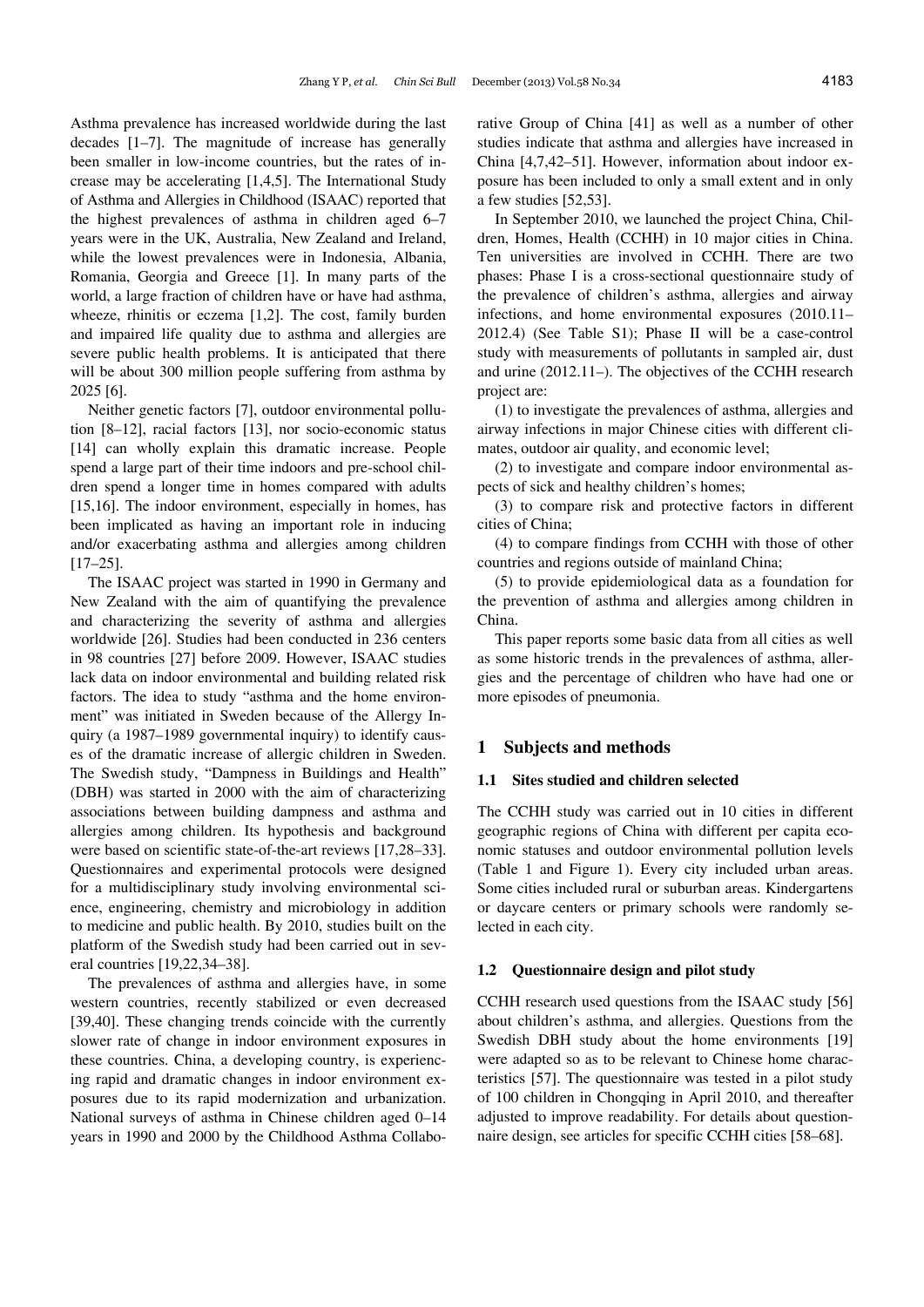| <b>Cities</b><br>(from north to south) | Economic status<br>(Income, per capita GDP, kRMB) <sup>a)</sup> | Dry/humid [54] | Type of climate [55]       | Annual mean concentration<br>of $PM_{10} (\mu g/m^3)$ <sup>b)</sup> |       |  |
|----------------------------------------|-----------------------------------------------------------------|----------------|----------------------------|---------------------------------------------------------------------|-------|--|
|                                        |                                                                 |                |                            | 2001                                                                | 2010  |  |
| Harbin                                 | 37.0                                                            | Sub-humid      | Severe cold                | 134.7                                                               | 102.6 |  |
| Urumqi                                 | 44.9                                                            | Dry            | Severe cold                | 203.6                                                               | 139.1 |  |
| Beijing                                | 75.9                                                            | Sub-humid      | Cold                       | 175.2                                                               | 122.3 |  |
| Taiyuan                                | 44.3                                                            | Sub-humid      | Cold                       | 203.7                                                               | 89.2  |  |
| Xi'an                                  | 38.3                                                            | Sub-humid      | Cold                       | 156.5                                                               | 126.1 |  |
| Nanjing                                | 63.7                                                            | Humid          | Hot summer and cold winter | 140.0                                                               | 112.7 |  |
| Shanghai                               | 76.1                                                            | Humid          | Hot summer and cold winter | 101.7                                                               | 79.3  |  |
| Wuhan                                  | 59.0                                                            | Humid          | Hot summer and cold winter | 150.4                                                               | 107.0 |  |
| Chongqing                              | 27.6                                                            | Humid          | Hot summer and cold winter | 141.5                                                               | 102.5 |  |
| Changsha                               | 66.4                                                            | Humid          | Hot summer and cold winter | 181.0                                                               | 83.6  |  |

**Table 1** Economic status, geography, climate and PM<sub>10</sub> concentration of the investigated cities in CCHH studies

a) From the annual report of each city, using 2010 data (except Taiyuan, 2009); b)from the Ministry of Environmental Protection of China.



**Figure 1** Prevalences (%) of rhinitis, wheeze, and atopic eczema in the last 12 months and pneumonia (at least one episode), for children 3–6 years old in all cities except Taiyuan (3–5) and Wuhan (5–6) years old.

## **1.3 Procedure for Phase I study**

The procedure for the questionnaire survey was as follows: We first contacted the director of each kindergarten. After he or she agreed on participation, questionnaires were distributed by the responsible teachers in each class to the children's parents or legal guardians. Finally, parents returned the questionnaires to the teachers, and we collected the completed questionnaires from the teachers.

The data were input and statistically analyzed by SPSS software.

## **2 Results**

In the CCHH investigation Phase I, parents of 48219 children aged 1–8 responded to the questionnaire, yielding a 76.9% average response rate. Table 2 presents detailed information on children's ages, numbers of respondents, and response rates. Non-respondents were tracked by short questionnaires in Chongqing. A sample of 300 children was randomly selected from those who had not responded in the cross-sectional study, and 206 responded. The five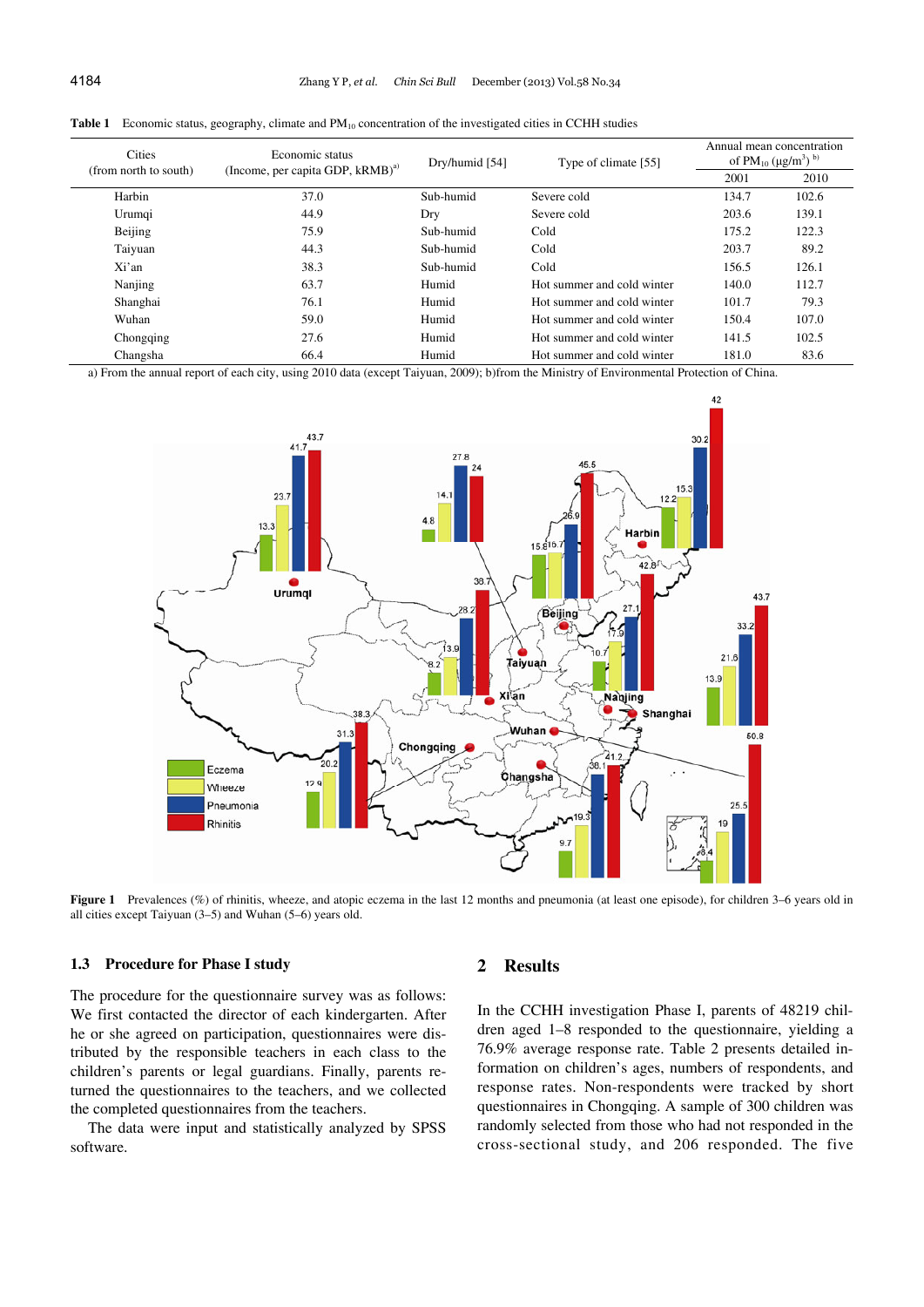**Table 2** Number of respondents and response rates in investigated cities

| Cities    | Age<br>(years) | Number of<br>respondents | Response<br>rate $(\% )$ |
|-----------|----------------|--------------------------|--------------------------|
| Harbin    | $2 - 8$        | 2506                     | 64.1                     |
| Urumqi    | $2 - 7$        | 4618                     | 81.7                     |
| Beijing   | $1 - 8$        | 5876                     | 65.0                     |
| Shanghai  | $1 - 8$        | 15266                    | 85.3                     |
| Nanjing   | $1 - 8$        | 4014                     | 65.7                     |
| Xi'an     | $1 - 8$        | 2020                     | 83.5                     |
| Taiyuan   | $1 - 6$        | 3700                     | 82.2                     |
| Wuhan     | $1 - 8$        | 2193                     | 91.4                     |
| Changsha  | $1 - 8$        | 2727                     | 59.0                     |
| Chongqing | $1 - 8$        | 5299                     | 74.5                     |

questions in the short questionnaires asked about home site (location), gender, wheezing in the last 12 months, visible damp stains and family smoking. There were no significant differences between responses to the short questionnaire, and responses to the same questions in the long questionnaire (see Table S2).

Distributions of gender, age and family allergic histories among investigated children in 10 cities are shown in Table 3. As the number of children in age groups 1, 2, 7 and 8 were small in most cities, further analyses of health outcomes were for children 3–6 years of age, except for Taiyuan (3–5 years of age) and Wuhan (5–6 years of age). Table 4 shows the age-adjusted prevalences of illnesses (3–6 years, except Taiyuan (3–5) and Wuhan (5–6)). Prevalences for the last 12 months of wheeze, rhinitis, and eczema, as well as the percentages of children who had had one or more lifetime episodes of pneumonia, are shown in Figure 1.

Asthma was determined as a "yes" reply to the question "Has your child ever been diagnosed with asthma by a doctor?". In Figure 2, the findings of the CCHH ten city study in 2010–2011 are compared with mean prevalences among 0–14 year old children in 1990 and 2000 [41]. All prevalences are normalized against 1990 data. Figure 3 shows the same comparison but with actual (non-normalized) data. Prevalences of doctor-diagnosed asthma have increased faster during the last ten years than during the decade from 1990 to 2000. Urumqi, Wuhan, Beijing and Shanghai had the most rapid increase in the last decade.

Figures 4 and 5 show ecological comparisons. Southern cities, humid all year but cold in winter and without heating,

Table 3 Percentages by gender, allergy in the family and children's ages in CCHH Phase I cities<sup>a)</sup>

|           | Gender $(\% )$ |        | Allergy in family $(\%)$ | Age $(\%)$     |     |      |      |      |      |      |      |
|-----------|----------------|--------|--------------------------|----------------|-----|------|------|------|------|------|------|
| City name | Male           | Female | Yes                      |                | ◠   |      | 4    |      |      |      | 8    |
| Harbin    | 50.3           | 49.7   | 13.3                     | $\overline{0}$ | 1.8 | 10.3 | 21.2 | 23.0 | 27.3 | 14.4 | 2.0  |
| Urumqi    | 53.6           | 46.4   | 19.8                     | 0              | 2.1 | 24.3 | 36.0 | 30.4 | 6.9  | 0.1  | 0.0  |
| Beijing   | 52.4           | 47.6   | 23.4                     | 0.5            | 2.2 | 24.1 | 28.7 | 26.3 | 16.3 | 1.3  | 0.6  |
| Shanghai  | 50.9           | 49.1   | 19.4                     | 0.2            | 0.1 | 5.0  | 37.2 | 29.4 | 22.6 | 5.2  | 0.3  |
| Nanjing   | 51.2           | 48.8   | 15.8                     | 0.1            | 1.0 | 11.4 | 23.6 | 25.2 | 24.9 | 12.0 | 1.8  |
| Xi'an     | 53.3           | 46.7   | 9.2                      | 0.1            | 1.4 | 19.7 | 28.1 | 28.6 | 19.7 | 2.2  | 0.2  |
| Taiyuan   | 52.3           | 47.7   | 11.5                     | 0.2            | 4.5 | 30.4 | 36.4 | 26.8 | 1.7  | 0.0  | 0.0  |
| Wuhan     | 52.7           | 47.3   | 16.9                     | 0.5            | 0.1 | 1.4  | 3.6  | 4.8  | 10.3 | 32.2 | 47.1 |
| Changsha  | 53.3           | 46.7   | 15.4                     | 0.2            | 2.8 | 24.5 | 34.2 | 31.2 | 6.6  | 0.4  | 0.1  |
| Chongqing | 51.3           | 48.7   | 11.1                     | 0.3            | 2.4 | 20.0 | 32.4 | 29.6 | 14.1 | 1.1  | 0.1  |

a) Age 1 means age  $\leq 1$ , age 2 means age  $> 1$  and  $\leq 2$ , and so on.

**Table 4** Age adjusted prevalences of symptoms and illnesses in children 3–6 years old

|                                           | Harbin | Urumqi | Beijing | Shanghai | Nanjing | Xi'an | Taiyuan <sup>e)</sup> | Wuhan <sup>t)</sup> | Changsha | Chongqing |
|-------------------------------------------|--------|--------|---------|----------|---------|-------|-----------------------|---------------------|----------|-----------|
| Wheeze ever                               | 19.6   | 35.3   | 22.3    | 27.9     | 23.4    | 20.2  | 21.7                  | 31.2                | 27.0     | 26.7      |
| Wheeze last 12 months                     | 15.3   | 23.7   | 16.7    | 21.6     | 17.9    | 13.9  | 14.1                  | 19.0                | 19.3     | 20.2      |
| Dry cough last 12 months                  | 11.7   | 11.9   | 19.4    | 19.7     | 18.5    | 15.0  | 7.9                   | 18.4                | 16.0     | 18.4      |
| Doctor diagnosed asthma                   | 2.9    | 3.9    | 6.3     | 9.8      | 8.8     | 3.0   | 1.7                   | 7.4                 | 6.9      | 8.2       |
| Rhinitis ever                             | 55.3   | 48.9   | 57.7    | 55.2     | 54.6    | 56.5  | 38.6                  | 58.7                | 54.2     | 51.6      |
| Rhinitis last 12 months                   | 42.0   | 43.7   | 45.5    | 43.7     | 42.8    | 38.7  | 24.0                  | 50.8                | 41.2     | 38.3      |
| Rhinitis on pet exposure                  | 1.0    | 4.3    | 3.3     | 4.6      | 2.0     | 2.1   | 2.5                   | 9.3                 | 2.0      | 2.7       |
| Rhinitis on pollen/grass exposure         | 1.9    | 6.3    | 6.9     | 7.6      | 8.0     | 6.4   | 1.1                   | 19.4                | 11.5     | 3.6       |
| Doctor diagnosed Rhinitis                 | 2.2    | 9.8    | 7.9     | 11.6     | 8.8     | 3.7   | 2.7                   | 23.9                | 8.0      | 6.2       |
| Eczema ever <sup>a)</sup>                 | 33.1   | 15.3   | 34.7    | 23.4     | 28.4    | 29.0  | 13.6                  | 26.0                | 29.9     | 30.4      |
| Eczema last $12$ months <sup>b)</sup>     | 12.2   | 13.3   | 15.8    | 13.9     | 10.7    | 8.2   | 4.8                   | 8.4                 | 9.7      | 12.9      |
| Croup                                     | 3.2    | 6.3    | 4.3     | 7.6      | 4.2     | 4.5   | 4.0                   | 5.8                 | 5.9      | 6.3       |
| Pneumonia                                 | 30.2   | 41.7   | 26.9    | 33.2     | 27.1    | 28.2  | 27.8                  | 25.5                | 38.1     | 31.3      |
| Common cold $\geq 6$ times last 12 months | 6.0    | 7.6    | 9.5     | 8.5      | 9.9     | 7.1   | 4.7                   | 6.1                 | 7.9      | 18.1      |
| Ear infection $c$                         | 8.3    | 11.9   | 14.9    | 10.5     | 7.8     | 7.7   | 9.0                   | 16.2                | 7.7      | 7.8       |
| Food allergy <sup>d)</sup>                | 22.2   | 16.4   | 23.9    | 19.4     | 20.5    | 12.9  | 12.7                  | 17.0                | 17.6     | 16.9      |

a) Has your child ever had an itchy rash (eczema), which intermittently for at least 6 months? b) In the last 12 months, has your child had itchy skin rash? c) Has your child ever had ear infections? d) Has your child ever developed itchy skin, rash, diarrhea, swollen lips, or swollen eyes as a result of eating the foods below? e) Age adjusted for 3–5 year old children; f) Age adjusted for 5–6 year old children.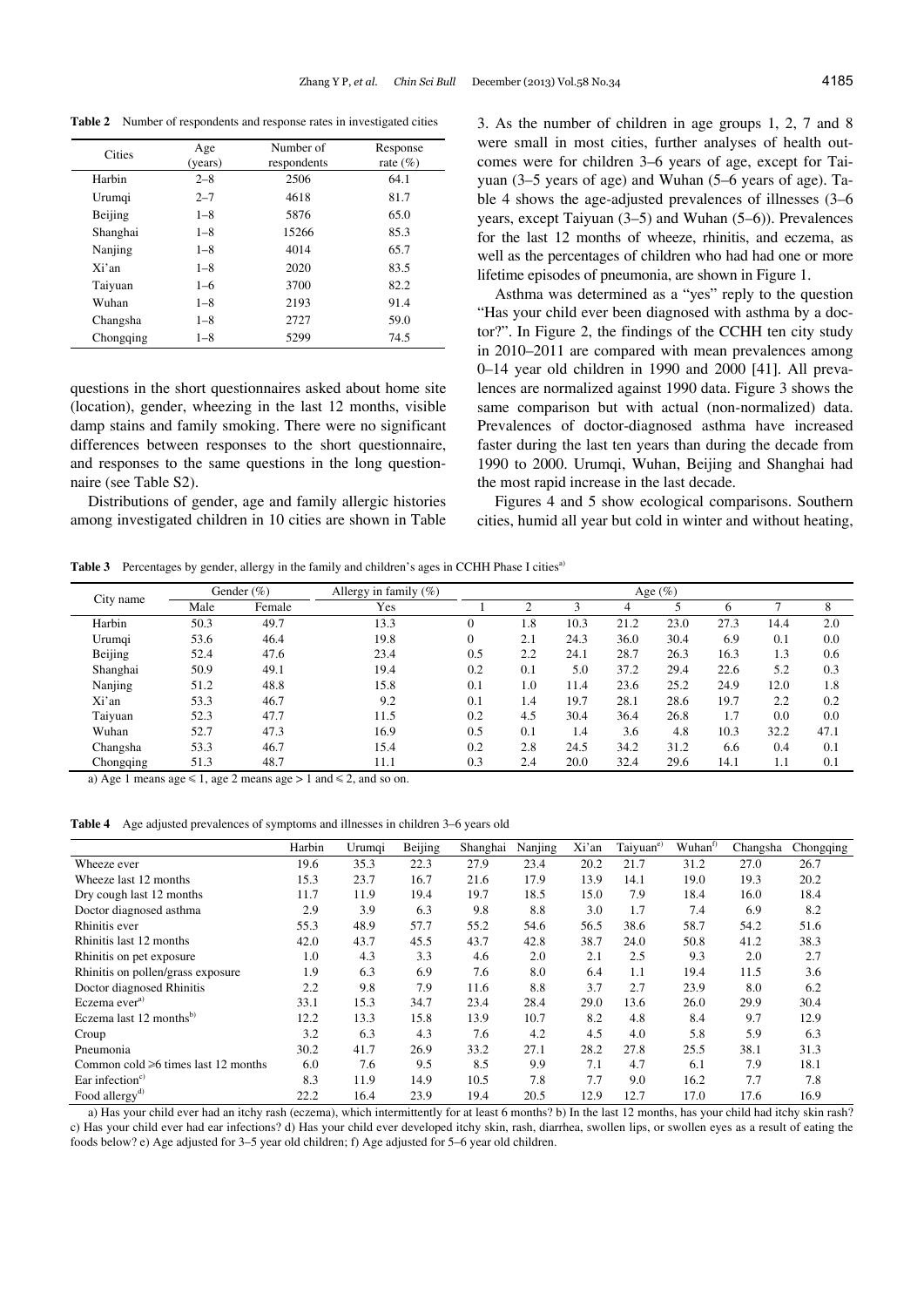

**Figure 2** Prevalences of children's asthma normalized for 1990.

had asthma prevalences of  $>6.9\%$ . The dry northern cities, which do have heating during winter, had asthma prevalences of <4% with the exception of Beijing, with asthma prevalence of 6.3%. There are no associations in ecological analyses between wheeze, rhinitis, eczema and pneumonia; and climate, GDP/capita or ambient  $PM_{10}$ . Table 1 also shows that ambient  $PM_{10}$  decreased in all cities during the last 10 years, the years that asthma has increased more rapidly. Figure 5 shows an association between doctor-diagnosed asthma and GDP/capita, which is, however, distorted by the outlier Chongqing.

General characteristics of the study population, housing characteristics, and home dampness and odor reports are given in Tables S3–S5.

## **3 Discussion**

The CCHH survey covered 10 major cities in China with different climates, geographies and per capita economic status. In total, there were 48219 children (and homes), of whom 43591 were 3–6 years old, included in the analyses of health outcomes. The mean response rate, 76%, is reasonably high. This study is subject to the limitations inherent in any cross-sectional survey. Data used for analyses were collected retrospectively and relied on parental reports; our findings could therefore be subject to recall bias. A strength of the study is that core ISAAC questions have been validated [69] as have questions on indoor exposures [70, 71]. Non-respondents were reached by a short survey in Chongqing. There were no significant differences in the prevalences of wheezing in the last 12 months between responders and non-responders to the long questionnaire, which indicates that neither selection nor non-response biases are likely present. The possible influence of bias on specific topics is discussed in the articles from each city



**Figure 3** National trends for children's asthma in the cities investigated (3–6 years old, except for Taiyuan (3–5) and Wuhan (5–6) compared with the prevalence for 0–14 years old children 1990, 2000 [41]).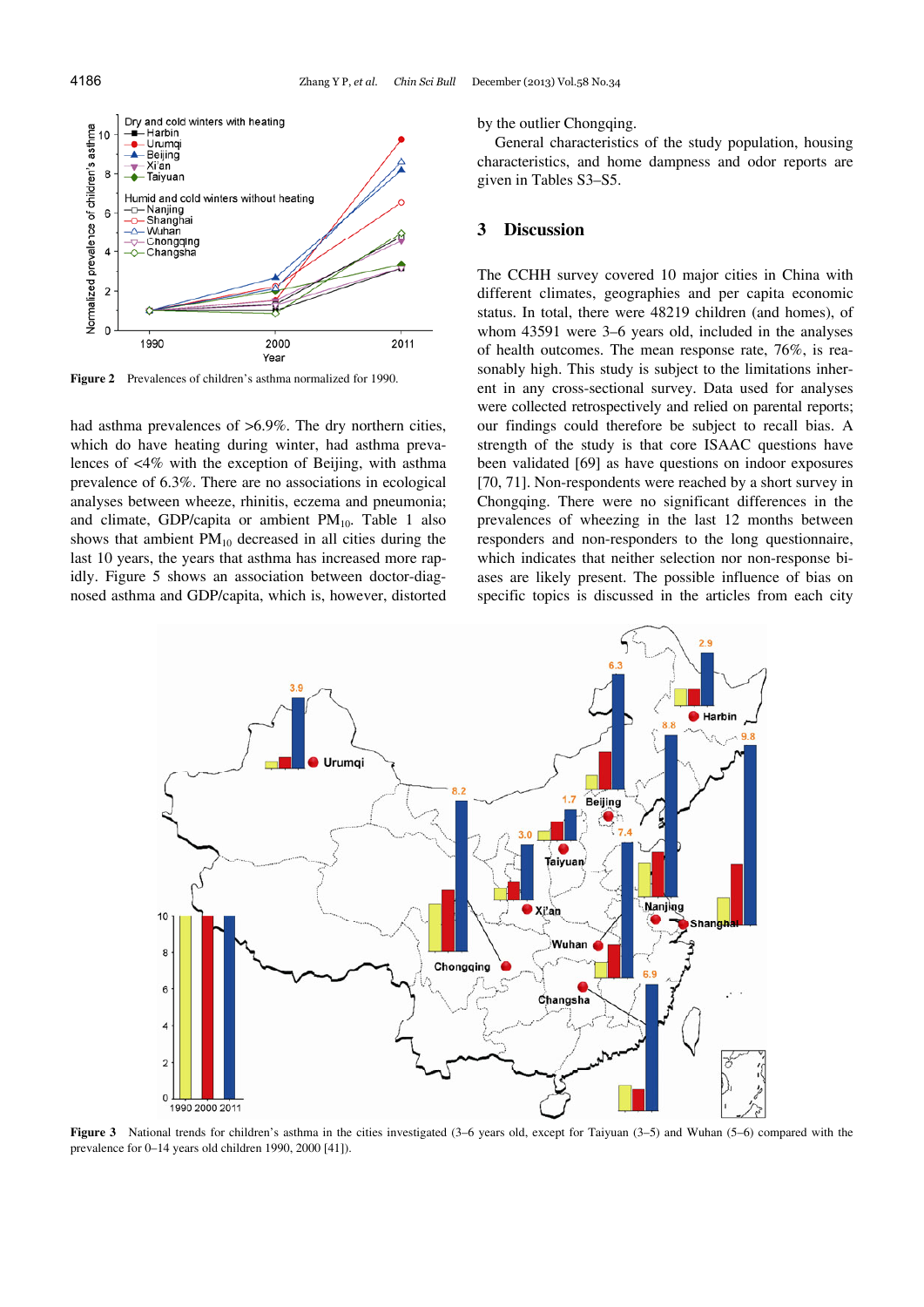

**Figure 4** Correlation between outdoor PM<sub>10</sub> concentration in 2010 and prevalence of asthma in 2011.



**Figure 5** Correlation between GDP per capita in 2010 and prevalence of asthma in 2011.

#### [58–68].

The prevalences of doctor-diagnosed asthma in CCHH cities varied from 1.7% to 9.8% (mean 6.8%). This represents a great increase from 0.91% in 1999 (287329 children) and 1.50% in 2000 (299193 children in 27 cities of China). The prevalences of wheeze, rhinitis and eczema (last 12 months) varied from 13.9% to 23.7%, 24% to 50.8% and 4.8% to 15.8% respectively. For all symptoms, Taiyuan had the lowest prevalences, whereas the more developed eastern cities had the highest prevalences, with the exception of Urumqi, which had the highest prevalence of wheeze. Ecological analyses show no obvious association between diseases and ambient air pollution  $(PM_{10})$ , or economic status as indexed by GDP (Gross Domestic Product) per capita, but suggest that prevalences were higher in humid climates where summers are hot, winters cold, and there is no heating. In comparison with earlier studies, the prevalences of parentally reported wheeze, rhinitis and eczema, and parentally reported doctor-diagnosed asthma were high, indicating increased prevalences of these symptoms and diseases. Other recent studies [4,46–51]are in agreement with these findings.

The comparisons in Figures 2 and 3 between prevalences of doctor-diagnosed asthma in 1990, 2000 and 2011 are important. However, because our samples of children 1–2 and 7–8 years old were small, the present CCHH study reports health outcomes for children 3–6 years old. The national studies of 1990 and 2000 [41] surveyed children 0–14 years old, so that a direct comparison is not possible. Nonetheless, the CCHH survey of 10 cities shows that children's asthma has increased. Moreover, the increase has accelerated since 2000 (Figure 2).

The prevalences of wheeze, rhinitis and atopic eczema are not as different between cities as the prevalences of doctor-diagnosed asthma (Figures 1 and 3). The difference in prevalences between parentally reported doctor-diagnosed asthma (Figure 3) and parentally reported symptoms in different regions may be due to regional differences in health care systems. The comparison between Figure 1 (parental reported wheeze) and Figure 3 (parental reported doctor-diagnosed asthma) may partly reflect differences in how likely it is that a child is taken to a clinic for a diagnosis of asthma as well as for rhinitis.

The reported percentage of children who have had at least one doctor-diagnosed episode of pneumonia is high (25.5%–41.7%), especially given that urban pneumonia rates are generally lower than those of rural areas, where there is extensive exposure to smoke from burning of biomass [72]. The children in this study are primarily living in new and modern apartments with lower air exchange rates than old apartments (see articles from Nanjing [65], and Urumqi [59] for further discussion).

#### **4 Conclusions**

Prevalences of "allergic" diseases and symptoms have increased in large Chinese cities. More than half of the 3–6 year old children surveyed have had at least one manifestation of wheeze, rhinitis or eczema, and more than one-fourth of children have had at least one episode of pneumonia.

The changes in indoor environmental exposure caused by the modernization of China may in part explain the increasing prevalence of the studied diseases. Certainly, further analyses and research (composition and size effect of PM, e.g.) are necessary to unravel the riddles behind the rapid increases. In Phase II, case-control studies in which pollutants in air, dust and urine are measured, will be done. Nation-wide collaborative research among inter-disciplinary fields and groups will be needed.

*This work was supported by the National Natural Science Foundation of China* (*51136002, 51076079, 51006057*)*, Ministry of Science and Technology of China* (*2012BAJ02B03*) *and National High Technology Research and Development Program of China* (*2010AA064903*)*. The authors are on behalf of CCHH Phase I collaborative group. Sun YueXia and Mo JinHan were the scientific secretaries for the papers. We also thank Zhang JP, Wang H for their contribution in this study, and Louise B. Weschler for careful revisions of the manuscript.*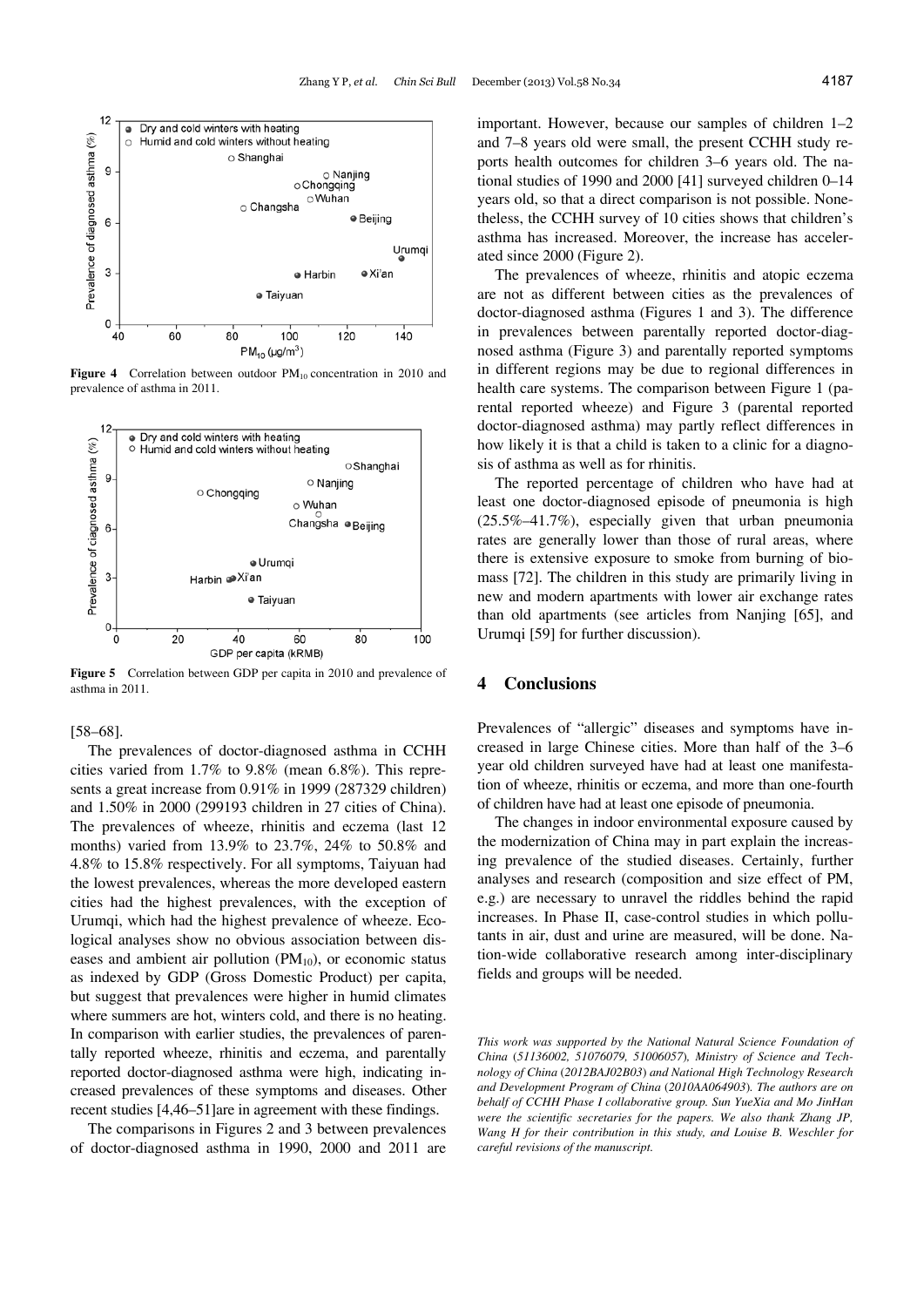- 1 Asher M I, Montefort S, Bjorksten B, et al. Worldwide time trends in the prevalence of symptoms of asthma, allergic rhinoconjunctivitis, and eczema in childhood: ISAAC Phases One and Three repeat multicountry cross-sectional surveys. Lancet, 2006, 368: 733–743
- 2 Beasley R, Keil U, von Mutius E, et al. Worldwide variation in prevalence of symptoms of asthma, allergic rhinoconjunctivitis, and atopic eczema: ISAAC. Lancet, 1998, 351: 1225–1232
- 3 Burr M L, Wat D, Evans C, et al. Asthma prevalence in 1973, 1988 and 2003. Thorax, 2006, 61: 296–299
- 4 Bai J A, Zhao J, Shen K L, et al. Current trends of the prevalence of childhood asthma in three Chinese cities: A multicenter epidemiological Survey. Biomed Environ Sci, 2010, 23: 453–457
- 5 Lai C K W, Beasley R, Crane J, et al. Global variation in the prevalence and severity of asthma symptoms: Phase Three of the International Study of Asthma and Allergies in Childhood (ISAAC). Thorax, 2009, 64: 476–483
- 6 Masoli M, Fabian D, Holt S, et al. The global burden of asthma: Executive summary of the GINA Dissemination Committee Report. Allergy, 2004, 59: 469–478
- 7 Wong G W K, Chow C M. Childhood asthma epidemiology: Insights from comparative studies of rural and urban populations. Pediatr Pulmonol, 2008, 43: 107–116
- 8 D'Amato G, Liccardi G D, Amato M, et al. Respiratory allergic diseases induced by outdoor air pollution in urban areas. Monaldi Arch Chest Dis, 2002, 57: 161–163
- 9 Anderson H R, Ruggles R, Pandey K D, et al. Ambient particulate pollution and the world-wide prevalence of asthma, rhinoconjunctivitis and eczema in children: Phase One of the International Study of Asthma and Allergies in Childhood (ISAAC). Occup Environ Med, 2010, 67: 293–300
- 10 McConnell R, Islam T, Shankardass K, et al. Childhood incident asthma and traffic-related air pollution at home and school. Environ Health Perspect, 2010, 118: 1021–1026
- 11 Chung K A F, Zhang J F, Zhong N S. Outdoor air pollution and respiratory health in Asia. Respirology, 2011, 16: 1023–1026
- 12 Gruzieva O, Bergstrom A, Hulchiy O, et al. Exposure to air pollution from traffic and childhood asthma until 12 years of age. Epidemiology, 2013, 24: 54–61
- 13 Wong G W K, Hui D S C, Chan C C, et al. Prevalence of respiratory and atopic disorders in Chinese schoolchildren. Clin Exp Allergy, 2001, 31: 1225–1231
- 14 Stewart A W, Mitchell E A, Pearce N, et al. The relationship of per capita gross national product to the prevalence of symptoms of asthma and other atopic diseases in children (ISAAC). Int J Epidemiol, 2001, 30: 173–179
- 15 Leech J A, Nelson W C, Burnett R T, et al. It's about time: A comparison of Canadian and American time-activity patterns. J Exposure Anal Environ Epidemiol, 2002, 12: 427–432
- 16 Brasche S, Bischof W. Daily time spent indoors in German homes— Baseline data for the assessment of indoor exposure of German occupants. Int J Hyg Environ Health, 2005, 208: 247–253
- Wargocki P, Sundell J, Bischof W, et al. Ventilation and health in non-industrial indoor environments: Report from a European Multidisciplinary Scientific Consensus Meeting (EUROVEN). Indoor Air, 2002, 12: 113–128
- 18 Sundell J. On the history of indoor air quality and health. Indoor Air, 2004, 14: 51–58
- 19 Bornehag C G, Sundell J, Sigsgaard T. Dampness in buildings and health (DBH): Report from an ongoing epidemiological investigation on the association between indoor environmental factors and health effects among children in Sweden. Indoor Air, 2004, 14: 59–66
- 20 Sundell J, Wickman M, Pershagen G, et al. Ventilation in homes infested by house-dust mites. Allergy, 1995, 50: 106–112
- 21 Sundell J, Levin H, Nazaroff W W, et al. Ventilation rates and health: Multidisciplinary review of the scientific literature. Indoor Air, 2011, 21: 191–204
- 22 Sun Y X, Sundell J. Life style and home environment are associated with racial disparities of asthma and allergy in Northeast Texas children. Sci Total Environ, 2011, 409: 4229–4234
- 23 Bornehag C G, Sundell J, Hagerhed-Engman L, et al. Association between ventilation rates in 390 Swedish homes and allergic symptoms in children. Indoor Air, 2005, 15: 275–280
- 24 Bornehag C G, Sundell J, Weschler C J, et al. The association between asthma and allergic symptoms in children and phthalates in house dust: A nested case-control study. Environ Health Perspect, 2004, 112: 1393–1397
- 25 Choi H, Schmidbauer N, Sundell J, et al. Common household chemicals and the allergy risks in pre-school age children. PLoS One, 2010, 5: e13423
- 26 Weiland S K, Bjorksten B, Brunekreef B, et al. Phase II of the international study of asthma and allergies in childhood (ISAAC II): rationale and methods. Eur Respir J, 2004, 24: 406–412
- 27 Ait-Khaled N, Pearce N, Anderson H R, et al. Global map of the prevalence of symptoms of rhinoconjunctivitis in children: The International Study of Asthma and Allergies in Childhood (ISAAC) Phase Three. Allergy, 2009, 64: 123–148
- 28 Andersson K, Bakke J V, Bjorseth O, et al. TVOC and health in nonindustrial indoor environments—Report from a Nordic scientific consensus meeting at Langholmen in Stockholm, 1996. Indoor Air, 1997, 7: 78–91
- 29 Ahlbom A, Backman A, Bakke J, et al. "NORDPET"—Pets indoors —A risk factor for or protection against sensitisation/allergy. Indoor Air, 1998, 8: 219–235
- 30 Bornehag C G, Blomquist G, Gyntelberg F, et al. Dampness in buildings and health. Indoor Air, 2001, 11: 72–86
- 31 Bornehag C G, Sundell J, Bonini S, et al. Dampness in buildings as a risk factor for health effects, EUROEXPO: A multidisciplinary review of the literature (1998–2000) on dampness and mite exposure in buildings and health effects. Indoor Air, 2004, 14: 243–257
- 32 Schneider T, Sundell J, Bischof W, et al. 'EUROPART'. Airborne particles in the indoor environment. A European interdisciplinary review of scientific evidence on associations between exposure to particles in buildings and health effects. Indoor Air, 2003, 13: 38–48
- 33 van Odijk J, Kull I, Borres M P, et al. Breastfeeding and allergic disease: a multidisciplinary review of the literature (1966–2001) on the mode of early feeding in infancy and its impact on later atopic manifestations. Allergy, 2003, 58: 833–843
- Tham K W, Zuraimi M S, Koh D, et al. Associations between home dampness and presence of molds with asthma and allergic symptoms among young children in the tropics. Pediatr Allergy Immunol, 2007, 18: 418–424
- Naydenov K, Melikov A, Markov D, et al. A comparison between occupants' and inspectors' reports on home dampness and their association with the health of children: The ALLHOME study. Build Environ, 2008, 43: 1840–1849
- 36 Hsu N Y, Lee C C, Wang J Y, et al. Predicted risk of childhood allergy, asthma, and reported symptoms using measured phthalate exposure in dust and urine. Indoor Air, 2012, 22: 186–199
- Clausen G, Høst A, Toftum J, et al. Children's health and its association with indoor environments in Danish homes and daycare centres—Methods. Indoor Air, 2012, 22: 467–475
- 38 Choi J, Choi Y, Chun C, et al. An epidemiological investigation on housing characteristics and asthma and allergy among children in Seoul, Korea. In: The 12th International Conference on Indoor Air Quality and Climate, June 5–10, 2011, A647-3, Austin, Texas, 2011
- 39 Ronchetti R, Villa M P, Barreto M, et al. Is the increase in childhood asthma coming to an end? Findings from three surveys of schoolchildren in Rome, Italy. Eur Respir J, 2001, 17: 881–886
- 40 Braun-Fahrlander C, Gassner M, Grize L, et al. No further increase in asthma, hay fever and atopic sensitisation in adolescents living in Switzerland. Eur Respir J, 2004, 23: 407–413
- National Cooperation Group on Childhood Asthma of China. Comparative analysis of the state of asthma prevalence in children from two nation-wide surveys in 1990 and 2000 (in Chinese). Chin J Tubercul Respira Dise, 2004, 27: 112–116
- 42 Chen Y Z, Zhao T B, Ding Y. A questionnaire based survey on prevalences of asthma, allergic rhinitis and eczema in five Chinese cities (ISAAC study) (in Chinese). Chin J Pediatr, 1998, 36: 352–355